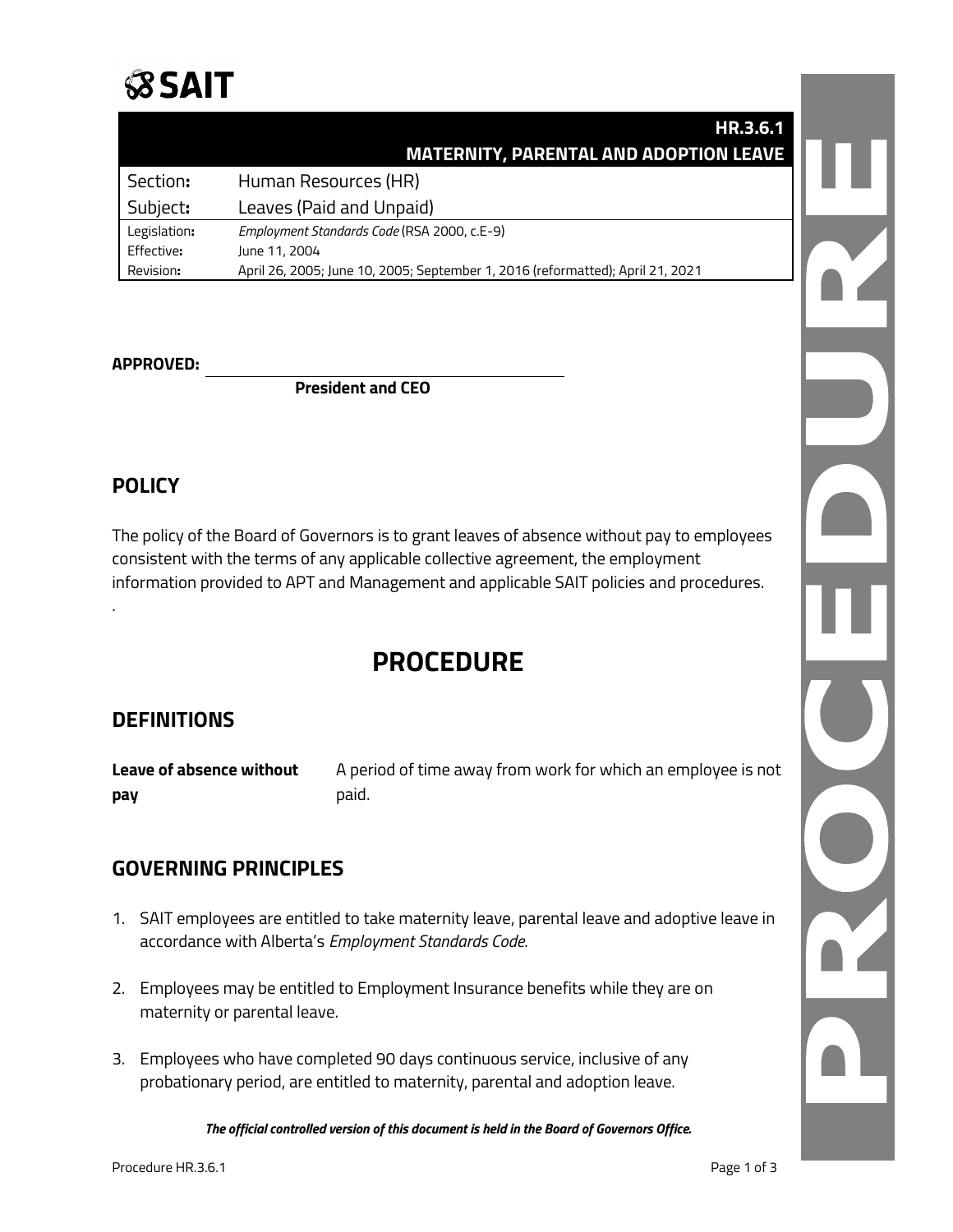

#### **PROCEDURE**

- 1. A pregnant employee may request maternity leave without pay, for a period not exceeding 16 consecutive weeks. The employee must provide written notice at least four weeks (or as per the timelines stated in the applicable collective agreement) prior to the date of expected confinement unless there is a valid reason why such notice cannot be given.
- 2. An employee may request parental or adoption leave without pay for a period of not more than 62 consecutive weeks. Parental leave can be taken as follows:
	- a) For an employee entitled to maternity leave, immediately following maternity leave.
	- b) For an employee who is the other parent, the leave can begin at any time after the child's birth or adoption, but must be completed within 78 weeks of the date that the baby is born or placed with the parent.
	- c) For an employee who is an adoptive parent, the leave can begin at any time after the child's birth or adoption, but must be completed within 78 weeks of the date that the baby is born or placed with the parent.
- 3. Regardless of the type of leave, the employee must provide written notice at least six weeks prior to the date of expected confinement unless there is a valid reason why such notice cannot be given, such as in the case of an adoption.
- 4. If employees are parents of the same child, parental or adoption leave granted under paragraph 2 may be taken wholly by one employee or may be shared between both employees. Employees may take parental or adoption leave simultaneously with the approval of their respective deans, directors or designates.
- 5. If an employee is granted maternity, parental or adoption leave and is covered by Alberta Health Care, Long Term Disability, Extended Health Care, Dental and Group Life Insurance, the employee will continue to be covered by these plans for the duration of the leave. SAIT and the employee will continue to pay their respective premiums for these plans for the first year of the leave of absence. The Local Authorities Pension Plan (LAPP) will bill the employee for the employee's share of pension contributions at the end of each calendar year. If an employee has greater than 12 months leave in the employee's career, the employee is responsible for both the employee's and SAIT's share of LAPP. Payment of LAPP is optional.

*The official controlled version of this document is held in the Board of Governors Office.*